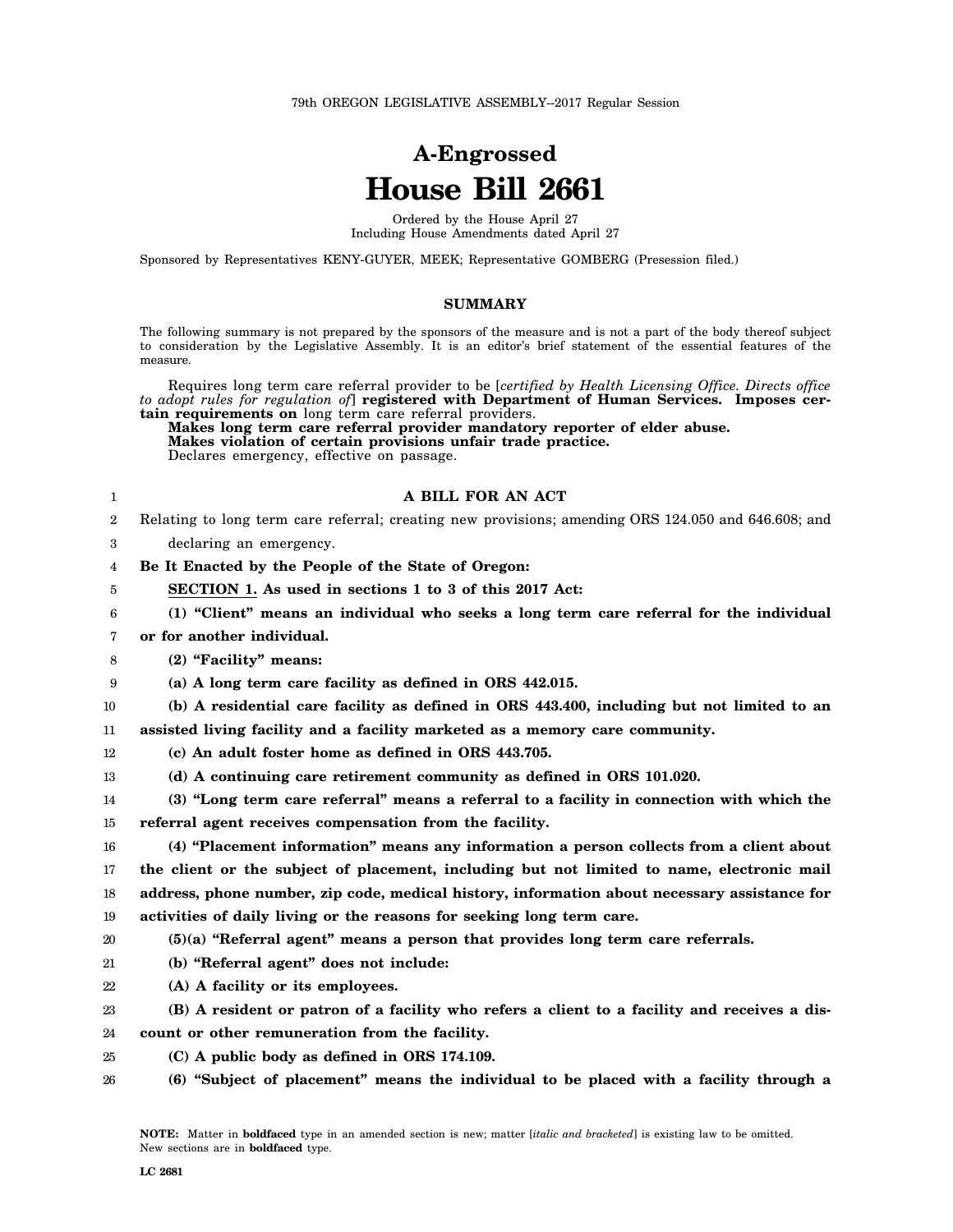1 **long term care referral.**

2 3 4 5 6 **SECTION 2. (1) Before providing a long term care referral, a referral agent shall provide the client with a disclosure designed to give actual notice to the client of its contents. The disclosure must be conspicuous and provided in clear language. The disclosure may be made orally, if the referral agent records the disclosure with consent of the client and thereafter provides the client with a written disclosure. The disclosure must include:**

7 8 9 **(a) A description of the long term care referral to be provided by the referral agent, including the length of any contract the referral agent has with a facility regarding placement information about the client or the subject of placement.**

10 **(b) The referral agent's contact information, including address and phone number.**

11 **(c) The referral agent's privacy policy.**

12 13 **(d) A statement of whether the referral agent provides referrals only to facilities with which the agent has an existing contract.**

14 15 **(e) A statement of whether the referral fees for the long term care referral will be paid to the referral agent by the facility.**

16 **(2) A referral agent may not:**

17 18 19 **(a) Share a client's placement information with or sell a client's placement information to a facility or marketing affiliate without obtaining affirmative consent from the client for each instance of sharing or selling the information.**

20 21 **(b) Refer a client to a facility in which the referral agent or an immediate family member of the referral agent has an ownership interest.**

22 23 **(c) Contact a client who has requested in writing that the referral agent stop contacting the client.**

24 25 26 27 28 **(3) If a referral agent has received compensation from a facility in connection with a client and the subject of placement later leaves that facility, the client may notify the referral agent in writing that the client wishes to use a new referral agent. Upon receipt of notice under this subsection, the first referral agent may not accept compensation from another facility in connection with the client.**

29 30 31 32 **(4) If a referral agent maintains a website, the website must contain a link to any state agency website listing complaints concerning facilities. If the referral agent does not maintain a website, the referral agent shall notify clients in writing of the state agency website addresses.**

33 34 35 36 **(5)(a) A referral agent must include in any contract with a long term care facility provisions prohibiting the referral agent from collecting compensation from a facility if a new referral agent subsequently refers the subject of placement to the facility under the following circumstances:**

37 38 **(A) The subject of placement enters a facility to which the subject of placement is referred by the first referral agent, but subsequently leaves that facility; and**

39

**(B) A new referral agent refers the subject of placement to a facility.**

40 41 42 **(b) When a subsequent referral is made for a subject of placement by a new referral agent as described in paragraph (a) of this subsection, the new referral agent must present evidence to the facility that the first referral agent is not entitled to compensation.**

43 **(6) Violation of this section is an unlawful practice under ORS 646.608.**

44 45 **SECTION 3. (1) A person may not provide a long term care referral unless the person is registered with the Department of Human Services under this section.**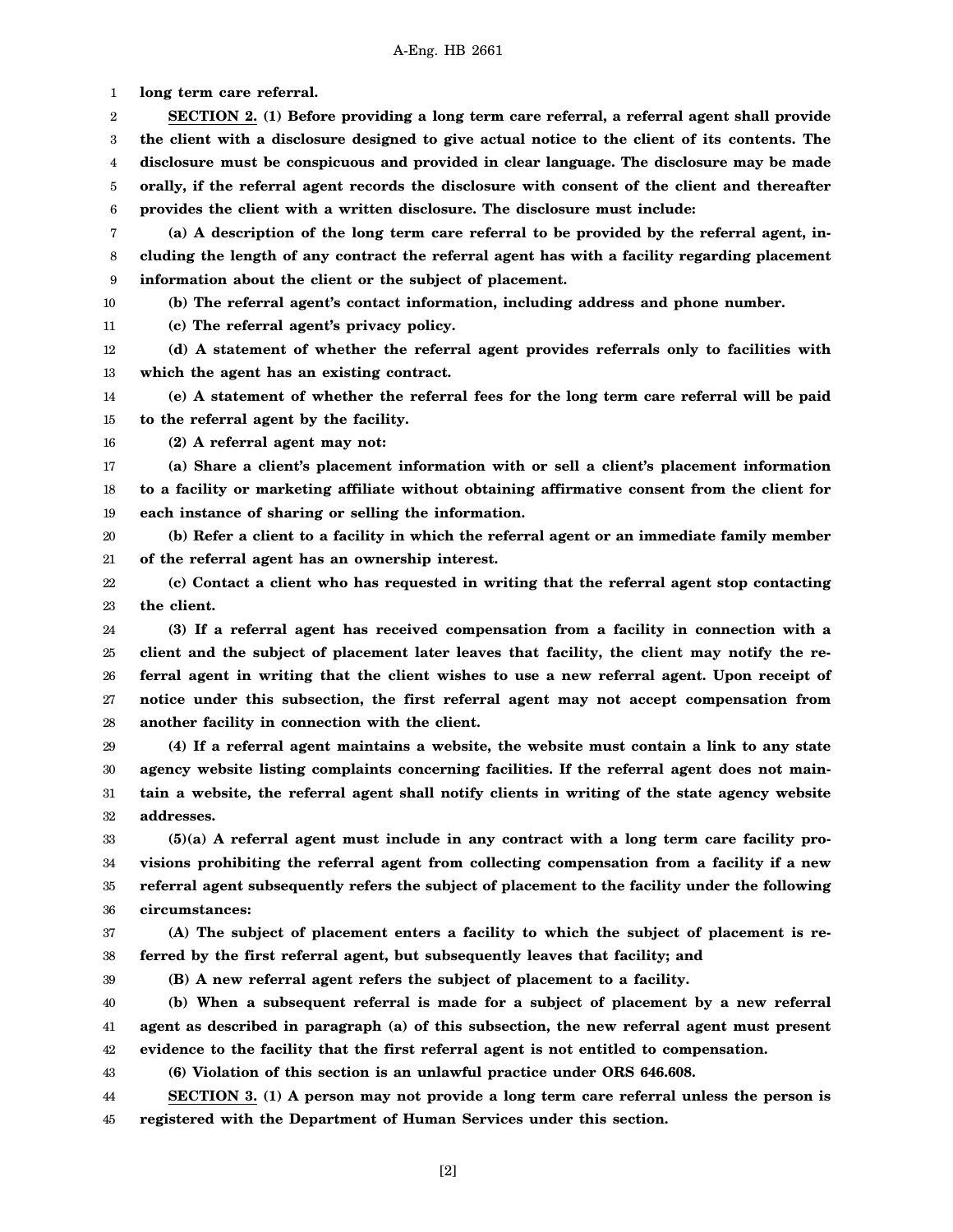| 1<br>2 | (2) The department shall issue a registration to provide long term care referrals to an<br>applicant who meets requirements established by the department by rule and pays a \$200 fee. |
|--------|-----------------------------------------------------------------------------------------------------------------------------------------------------------------------------------------|
| 3      | (3) A registration issued under this section must be renewed every two years. The re-                                                                                                   |
| 4      | newal fee is \$200.                                                                                                                                                                     |
| 5      | (4) The department shall require an applicant to:                                                                                                                                       |
| 6      | (a) Identify an individual responsible for the application;                                                                                                                             |
| 7      | (b) Demonstrate that the applicant meets the requirements of section 2 of this 2017 Act;                                                                                                |
| 8      | (c) Demonstrate that the applicant maintains at least \$1 million in general liability in-                                                                                              |
| 9      | surance; and                                                                                                                                                                            |
| 10     | (d) Perform background checks on referral agents who have direct contact with clients,                                                                                                  |
| 11     | as defined by rule of the department.                                                                                                                                                   |
| 12     | (5) The department may adopt rules as necessary to administer sections 1 to 3 of this                                                                                                   |
| 13     | 2017 Act.                                                                                                                                                                               |
| 14     | (6) The department may impose a civil penalty on a person for violation of sections 1 to                                                                                                |
| 15     | 3 of this 2017 Act or violation of rules adopted under sections 1 to 3 of this 2017 Act.                                                                                                |
| 16     | <b>SECTION 4.</b> ORS 124.050 is amended to read:                                                                                                                                       |
| 17     | 124.050. As used in ORS 124.050 to 124.095:                                                                                                                                             |
| 18     | (1) "Abuse" means one or more of the following:                                                                                                                                         |
| 19     | (a) Any physical injury to an elderly person caused by other than accidental means, or which                                                                                            |
| 20     | appears to be at variance with the explanation given of the injury.                                                                                                                     |
| 21     | (b) Neglect.                                                                                                                                                                            |
| 22     | (c) Abandonment, including desertion or willful forsaking of an elderly person or the withdrawal                                                                                        |
| 23     | or neglect of duties and obligations owed an elderly person by a caretaker or other person.                                                                                             |
| 24     | (d) Willful infliction of physical pain or injury upon an elderly person.                                                                                                               |
| 25     | (e) An act that constitutes a crime under ORS 163.375, 163.405, 163.411, 163.415, 163.425, 163.427,                                                                                     |
| 26     | 163.465, 163.467 or 163.525.                                                                                                                                                            |
| 27     | (f) Verbal abuse.                                                                                                                                                                       |
| 28     | (g) Financial exploitation.                                                                                                                                                             |
| 29     | (h) Sexual abuse.                                                                                                                                                                       |
| 30     | (i) Involuntary seclusion of an elderly person for the convenience of a caregiver or to discipline                                                                                      |
| 31     | the person.                                                                                                                                                                             |
| 32     | (j) A wrongful use of a physical or chemical restraint of an elderly person, excluding an act of                                                                                        |
| 33     | restraint prescribed by a physician licensed under ORS chapter 677 and any treatment activities                                                                                         |
| 34     | that are consistent with an approved treatment plan or in connection with a court order.                                                                                                |
| 35     | (2) "Elderly person" means any person 65 years of age or older who is not subject to the pro-                                                                                           |
| 36     | visions of ORS 441.640 to 441.665.                                                                                                                                                      |
| 37     | (3) "Facility" means:                                                                                                                                                                   |
| 38     | (a) A long term care facility as that term is defined in ORS 442.015.                                                                                                                   |
| 39     | (b) A residential facility as that term is defined in ORS 443.400, including but not limited to an                                                                                      |
| 40     | assisted living facility.                                                                                                                                                               |
| 41     | (c) An adult foster home as that term is defined in ORS 443.705.                                                                                                                        |
| 42     | (4) "Financial exploitation" means:                                                                                                                                                     |
| 43     | (a) Wrongfully taking the assets, funds or property belonging to or intended for the use of an                                                                                          |
| 44     | elderly person or a person with a disability.                                                                                                                                           |
| 45     | (b) Alarming an elderly person or a person with a disability by conveying a threat to wrongfully                                                                                        |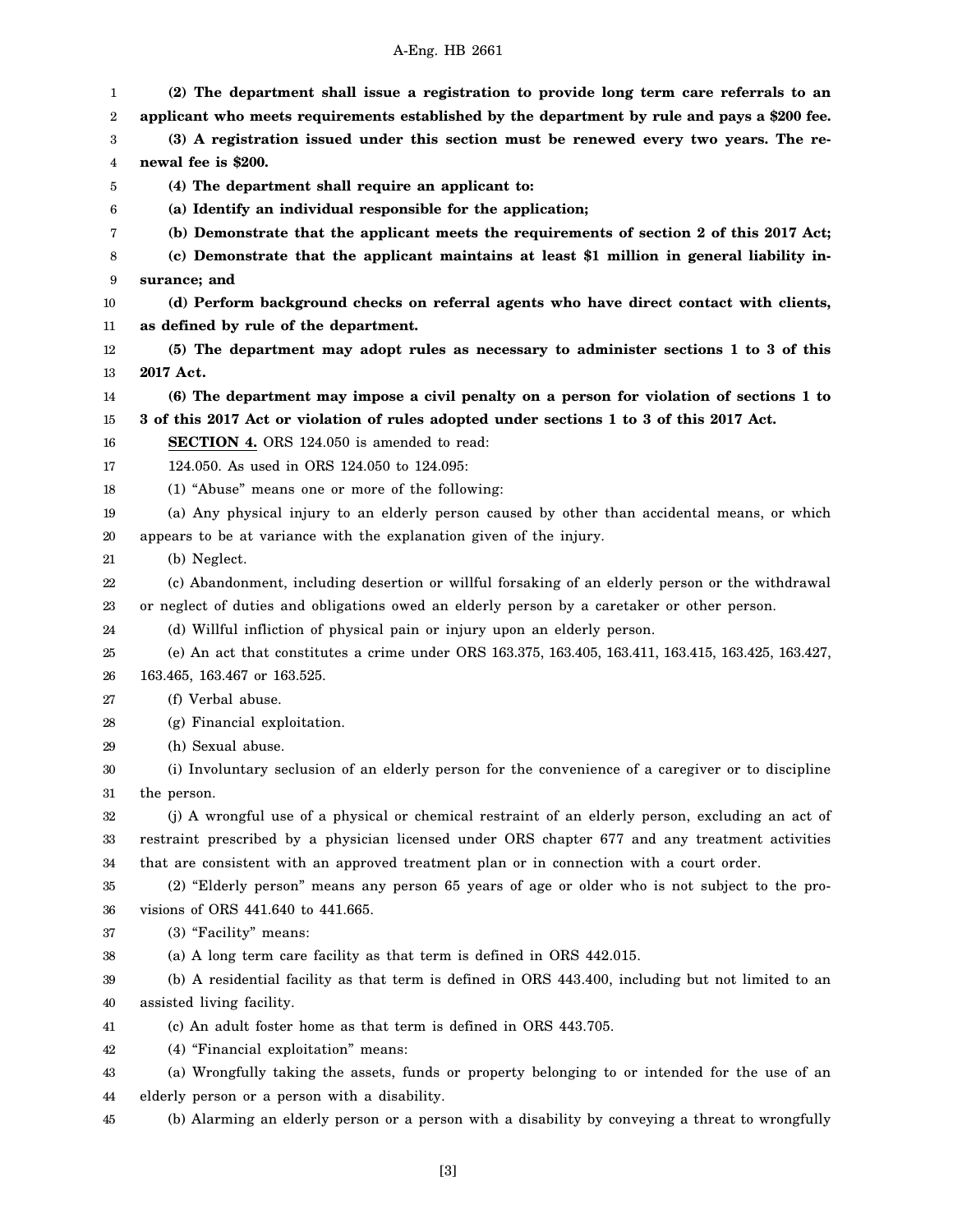| 1  | take or appropriate money or property of the person if the person would reasonably believe that the |
|----|-----------------------------------------------------------------------------------------------------|
| 2  | threat conveyed would be carried out.                                                               |
| 3  | (c) Misappropriating, misusing or transferring without authorization any money from any ac-         |
| 4  | count held jointly or singly by an elderly person or a person with a disability.                    |
| 5  | (d) Failing to use the income or assets of an elderly person or a person with a disability effec-   |
| 6  | tively for the support and maintenance of the person.                                               |
| 7  | (5) "Intimidation" means compelling or deterring conduct by threat.                                 |
| 8  | (6) "Law enforcement agency" means:                                                                 |
| 9  | (a) Any city or municipal police department.                                                        |
| 10 | (b) Any county sheriff's office.                                                                    |
| 11 | (c) The Oregon State Police.                                                                        |
| 12 | (d) Any district attorney.                                                                          |
| 13 | (e) A police department established by a university under ORS 352.121 or 353.125.                   |
| 14 | (7) "Neglect" means failure to provide basic care or services that are necessary to maintain the    |
| 15 | health or safety of an elderly person.                                                              |
| 16 | (8) "Person with a disability" means a person described in:                                         |
| 17 | (a) ORS 410.040 (7); or                                                                             |
| 18 | (b) ORS 410.715.                                                                                    |
| 19 | (9) "Public or private official" means:                                                             |
| 20 | (a) Physician or physician assistant licensed under ORS chapter 677, naturopathic physician or      |
| 21 | chiropractor, including any intern or resident.                                                     |
| 22 | (b) Licensed practical nurse, registered nurse, nurse practitioner, nurse's aide, home health aide  |
| 23 | or employee of an in-home health service.                                                           |
| 24 | (c) Employee of the Department of Human Services or community developmental disabilities            |
| 25 | program.                                                                                            |
| 26 | (d) Employee of the Oregon Health Authority, local health department or community mental            |
| 27 | health program.                                                                                     |
| 28 | (e) Peace officer.                                                                                  |
| 29 | (f) Member of the clergy.                                                                           |
| 30 | (g) Regulated social worker.                                                                        |
| 31 | (h) Physical, speech or occupational therapist.                                                     |
| 32 | (i) Senior center employee.                                                                         |
| 33 | (j) Information and referral or outreach worker.                                                    |
| 34 | (k) Licensed professional counselor or licensed marriage and family therapist.                      |
| 35 | (L) Member of the Legislative Assembly.                                                             |
| 36 | (m) Firefighter or emergency medical services provider.                                             |
| 37 | (n) Psychologist.                                                                                   |
| 38 | (o) Provider of adult foster care or an employee of the provider.                                   |
| 39 | (p) Audiologist.                                                                                    |
| 40 | (q) Speech-language pathologist.                                                                    |
| 41 | (r) Attorney.                                                                                       |
| 42 | (s) Dentist.                                                                                        |
| 43 | (t) Optometrist.                                                                                    |
| 44 | (u) Chiropractor.                                                                                   |
| 45 | (v) Personal support worker, as defined by rule adopted by the Home Care Commission.                |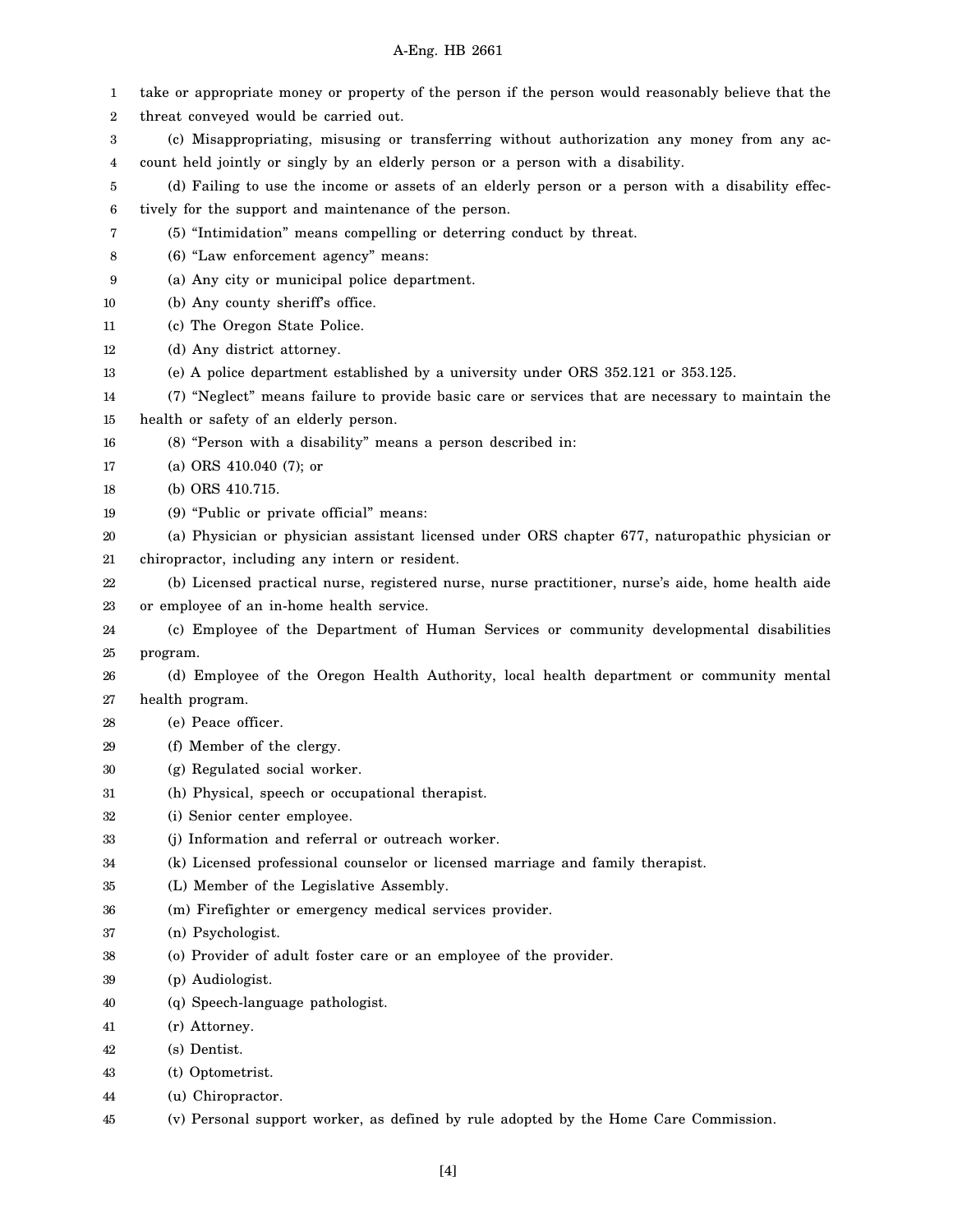1 2 3 4 5 6 7 8 9 10 11 12 13 14 15 16 17 18 19 20 21 22 23 24 25 26 27 28 29 30 31 32 33 34 35 36 37 38 39 40 41 42 43 44 45 (w) Home care worker, as defined in ORS 410.600. **(x) Referral agent, as defined in section 1 of this 2017 Act.** (10) "Services" includes but is not limited to the provision of food, clothing, medicine, housing, medical services, assistance with bathing or personal hygiene or any other service essential to the well-being of an elderly person. (11)(a) "Sexual abuse" means: (A) Sexual contact with an elderly person who does not consent or is considered incapable of consenting to a sexual act under ORS 163.315; (B) Verbal or physical harassment of a sexual nature, including but not limited to severe or pervasive exposure to sexually explicit material or language; (C) Sexual exploitation; (D) Any sexual contact between an employee of a facility or paid caregiver and an elderly person served by the facility or caregiver; or (E) Any sexual contact that is achieved through force, trickery, threat or coercion. (b) "Sexual abuse" does not mean consensual sexual contact between an elderly person and: (A) An employee of a facility who is also the spouse of the elderly person; or (B) A paid caregiver. (12) "Sexual contact" has the meaning given that term in ORS 163.305. (13) "Verbal abuse" means to threaten significant physical or emotional harm to an elderly person or a person with a disability through the use of: (a) Derogatory or inappropriate names, insults, verbal assaults, profanity or ridicule; or (b) Harassment, coercion, threats, intimidation, humiliation, mental cruelty or inappropriate sexual comments. **SECTION 5.** ORS 646.608 is amended to read: 646.608. (1) A person engages in an unlawful practice if in the course of the person's business, vocation or occupation the person does any of the following: (a) Passes off real estate, goods or services as the real estate, goods or services of another. (b) Causes likelihood of confusion or of misunderstanding as to the source, sponsorship, approval, or certification of real estate, goods or services. (c) Causes likelihood of confusion or of misunderstanding as to affiliation, connection, or association with, or certification by, another. (d) Uses deceptive representations or designations of geographic origin in connection with real estate, goods or services. (e) Represents that real estate, goods or services have sponsorship, approval, characteristics, ingredients, uses, benefits, quantities or qualities that the real estate, goods or services do not have or that a person has a sponsorship, approval, status, qualification, affiliation, or connection that the person does not have. (f) Represents that real estate or goods are original or new if the real estate or goods are deteriorated, altered, reconditioned, reclaimed, used or secondhand. (g) Represents that real estate, goods or services are of a particular standard, quality, or grade, or that real estate or goods are of a particular style or model, if the real estate, goods or services are of another. (h) Disparages the real estate, goods, services, property or business of a customer or another by false or misleading representations of fact. (i) Advertises real estate, goods or services with intent not to provide the real estate, goods or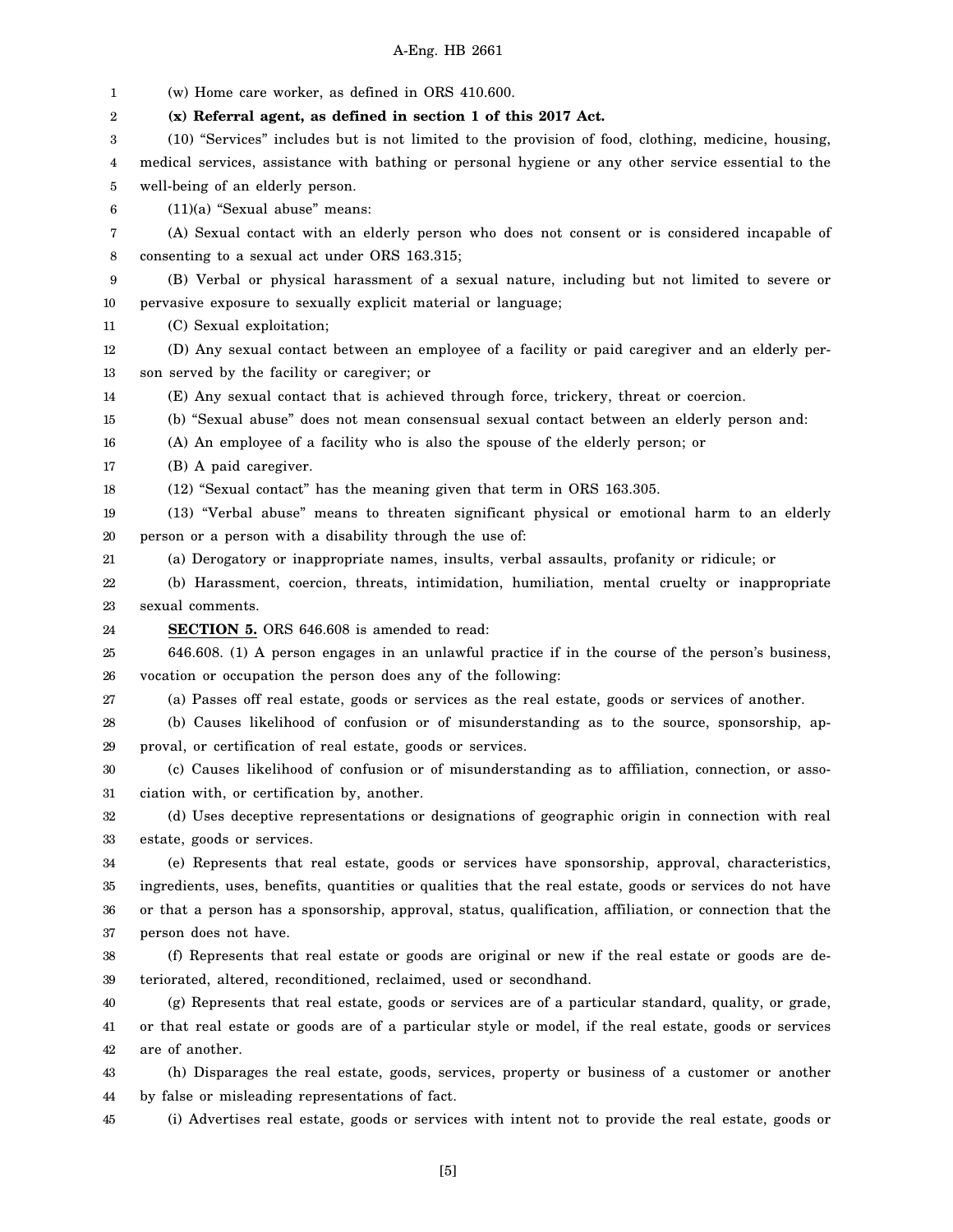1 2 services as advertised, or with intent not to supply reasonably expectable public demand, unless the advertisement discloses a limitation of quantity.

3 4 (j) Makes false or misleading representations of fact concerning the reasons for, existence of, or amounts of price reductions.

5 6 (k) Makes false or misleading representations concerning credit availability or the nature of the transaction or obligation incurred.

7 8 9 (L) Makes false or misleading representations relating to commissions or other compensation to be paid in exchange for permitting real estate, goods or services to be used for model or demonstration purposes or in exchange for submitting names of potential customers.

10 11 (m) Performs service on or dismantles any goods or real estate if the owner or apparent owner of the goods or real estate does not authorize the service or dismantling.

12 13 (n) Solicits potential customers by telephone or door to door as a seller unless the person provides the information required under ORS 646.611.

14 15 16 17 18 19 (o) In a sale, rental or other disposition of real estate, goods or services, gives or offers to give a rebate or discount or otherwise pays or offers to pay value to the customer in consideration of the customer giving to the person the names of prospective purchasers, lessees, or borrowers, or otherwise aiding the person in making a sale, lease, or loan to another person, if earning the rebate, discount or other value is contingent upon an event occurring after the time the customer enters into the transaction.

20 21 (p) Makes any false or misleading statement about a prize, contest or promotion used to publicize a product, business or service.

22 23 (q) Promises to deliver real estate, goods or services within a certain period of time with intent not to deliver the real estate, goods or services as promised.

24 (r) Organizes or induces or attempts to induce membership in a pyramid club.

25 26 (s) Makes false or misleading representations of fact concerning the offering price of, or the person's cost for real estate, goods or services.

27 28 (t) Concurrent with tender or delivery of any real estate, goods or services fails to disclose any known material defect or material nonconformity.

29 (u) Engages in any other unfair or deceptive conduct in trade or commerce.

30 31 32 (v) Violates any of the provisions relating to auction sales, consignment sales, auctioneers, consignees or auction marts under ORS 698.640, whether in a commercial or noncommercial situation.

33 (w) Manufactures mercury fever thermometers.

34 35 (x) Sells or supplies mercury fever thermometers unless the thermometer is required by federal law, or is:

36 (A) Prescribed by a person licensed under ORS chapter 677; and

37 38 (B) Supplied with instructions on the careful handling of the thermometer to avoid breakage and on the proper cleanup of mercury should breakage occur.

39 40 41 42 43 44 (y) Sells a thermostat that contains mercury unless the thermostat is labeled in a manner to inform the purchaser that mercury is present in the thermostat and that the thermostat may not be disposed of until the mercury is removed, reused, recycled or otherwise managed to ensure that the mercury does not become part of the solid waste stream or wastewater. For purposes of this paragraph, "thermostat" means a device commonly used to sense and, through electrical communication with heating, cooling or ventilation equipment, control room temperature.

45 (z) Sells or offers for sale a motor vehicle manufactured after January 1, 2006, that contains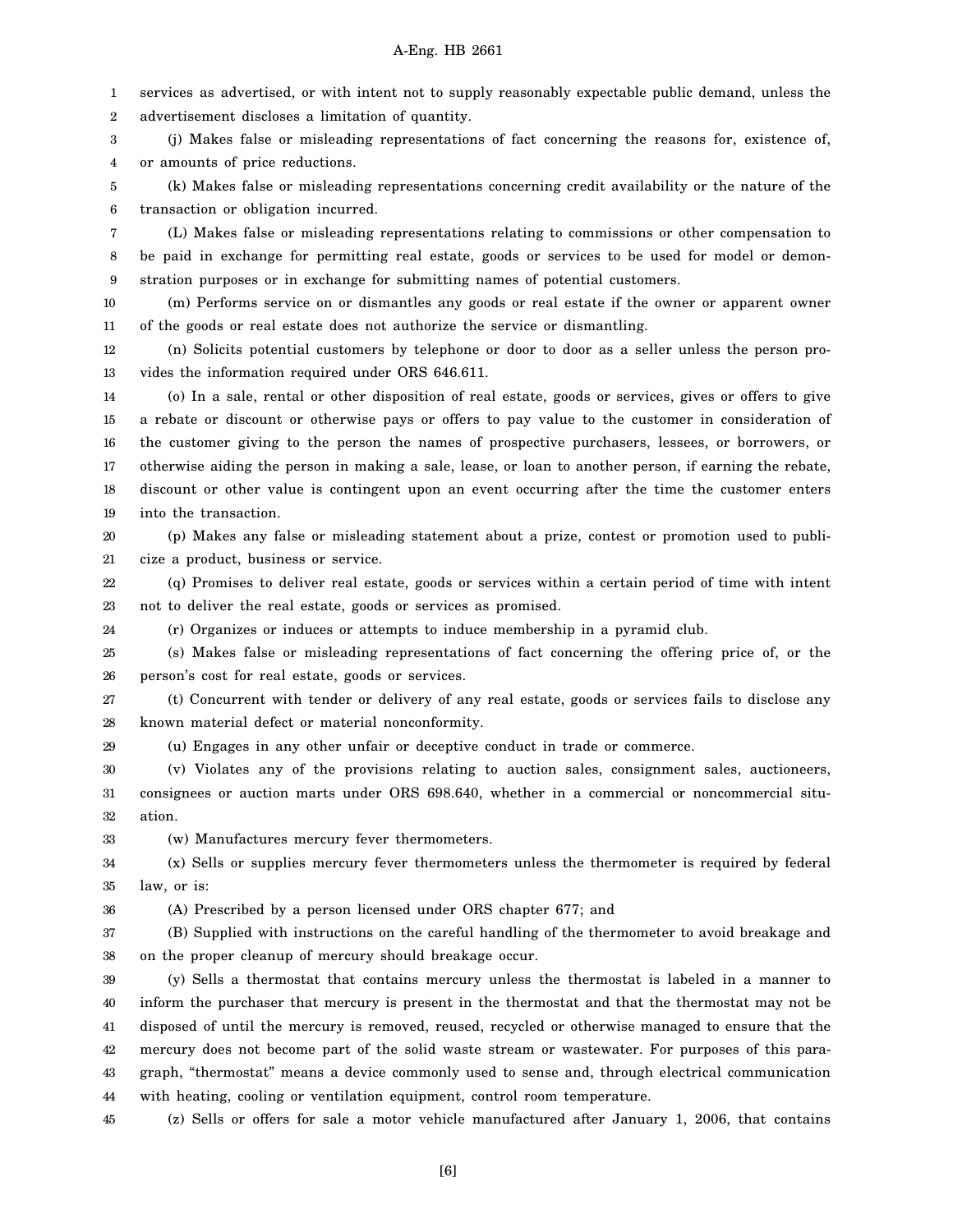- 1 2 3 4 5 6 7 8 9 10 11 12 13 14 15 16 17 18 19 20 21 22 23 24 25 26 27 28 29 30 31 32 33 34 35 36 37 38 39 40 41 42 43 44 mercury light switches. (aa) Violates the provisions of ORS 803.375, 803.385 or 815.410 to 815.430. (bb) Violates ORS 646A.070 (1). (cc) Violates any requirement of ORS 646A.030 to 646A.040. (dd) Violates the provisions of ORS 128.801 to 128.898. (ee) Violates ORS 646.883 or 646.885. (ff) Violates ORS 646.569. (gg) Violates the provisions of ORS 646A.142. (hh) Violates ORS 646A.360. (ii) Violates ORS 646.553 or 646.557 or any rule adopted pursuant thereto. (jj) Violates ORS 646.563. (kk) Violates ORS 759.690 or any rule adopted pursuant thereto. (LL) Violates the provisions of ORS 759.705, 759.710 and 759.720 or any rule adopted pursuant thereto. (mm) Violates ORS 646A.210 or 646A.214. (nn) Violates any provision of ORS 646A.124 to 646A.134. (oo) Violates ORS 646A.095. (pp) Violates ORS 822.046. (qq) Violates ORS 128.001. (rr) Violates ORS 646A.800 (2) to (4). (ss) Violates ORS 646A.090 (2) to (4). (tt) Violates ORS 87.686. (uu) Violates ORS 646A.803. (vv) Violates ORS 646A.362. (ww) Violates ORS 646A.052 or any rule adopted under ORS 646A.052 or 646A.054. (xx) Violates ORS 180.440 (1) or 180.486 (1). (yy) Commits the offense of acting as a vehicle dealer without a certificate under ORS 822.005. (zz) Violates ORS 87.007 (2) or (3). (aaa) Violates ORS 92.405 (1), (2) or (3). (bbb) Engages in an unlawful practice under ORS 646.648. (ccc) Violates ORS 646A.365. (ddd) Violates ORS 98.854 or 98.858 or a rule adopted under ORS 98.864. (eee) Sells a gift card in violation of ORS 646A.276. (fff) Violates ORS 646A.102, 646A.106 or 646A.108. (ggg) Violates ORS 646A.430 to 646A.450. (hhh) Violates a provision of ORS 744.318 to 744.384. (iii) Violates a provision of ORS 646A.702 to 646A.720. (jjj) Violates ORS 646A.530 30 or more days after a recall notice, warning or declaration described in ORS 646A.530 is issued for the children's product, as defined in ORS 646A.525, that is the subject of the violation. (kkk) Violates a provision of ORS 697.612, 697.642, 697.652, 697.662, 697.682, 697.692 or 697.707. (LLL) Violates the consumer protection provisions of the Servicemembers Civil Relief Act, 50 U.S.C. App. 501 et seq., as in effect on January 1, 2010. (mmm) Violates a provision of ORS 646A.480 to 646A.495.
- 45 (nnn) Violates ORS 646A.082.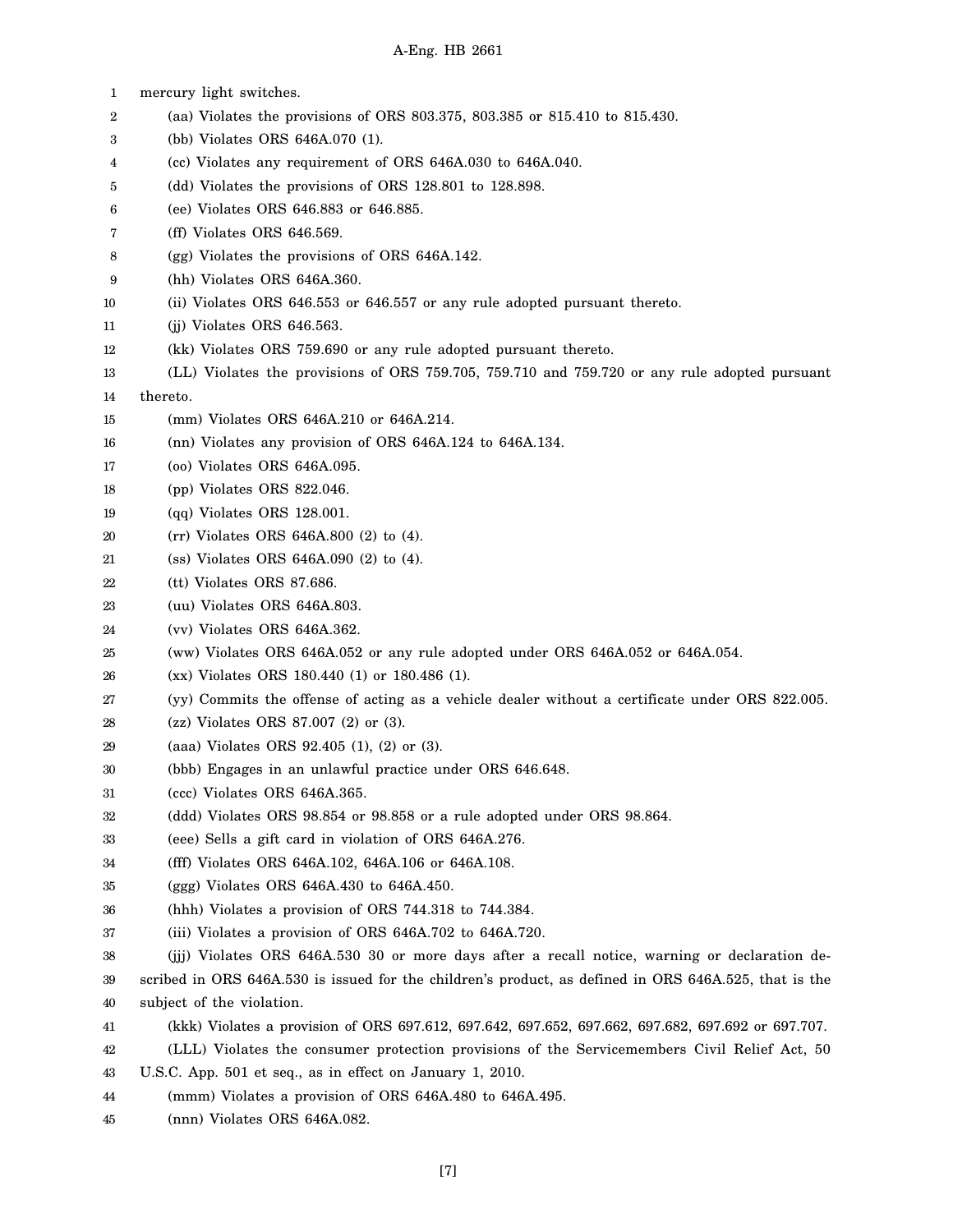1 (ooo) Violates ORS 646.647.

2 (ppp) Violates ORS 646A.115.

3 (qqq) Violates a provision of ORS 646A.405.

4 (rrr) Violates ORS 646A.092.

5 (sss) Violates a provision of ORS 646.644.

6 (ttt) Violates a provision of ORS 646A.295.

7 (uuu) Violates ORS 646A.564.

8 9 10 (vvv) Engages in the business of, or acts in the capacity of, an immigration consultant, as defined in ORS 9.280, in this state and for compensation, unless federal law authorizes the person to do so or unless the person is an active member of the Oregon State Bar.

11 (www) Violates ORS 702.012, 702.029, 702.032 or 702.054.

12 (xxx) Violates ORS 646A.806.

13 (yyy) Violates ORS 646A.810 (2).

14 (zzz) Violates a provision of sections 1 to 7, chapter 523, Oregon Laws 2015.

15 **(aaaa) Violates section 2 of this 2017 Act.**

16 17 (2) A representation under subsection (1) of this section or ORS 646.607 may be any manifestation of any assertion by words or conduct, including, but not limited to, a failure to disclose a fact.

18 19 20 (3) In order to prevail in an action or suit under ORS 336.184 and 646.605 to 646.652, a prosecuting attorney need not prove competition between the parties or actual confusion or misunderstanding.

21 22 23 (4) An action or suit may not be brought under subsection  $(1)(u)$  of this section unless the Attorney General has first established a rule in accordance with the provisions of ORS chapter 183 declaring the conduct to be unfair or deceptive in trade or commerce.

24 25 26 27 (5) Notwithstanding any other provision of ORS 336.184 and 646.605 to 646.652, if an action or suit is brought under subsection  $(1)(xx)$  of this section by a person other than a prosecuting attorney, relief is limited to an injunction and the prevailing party may be awarded reasonable attorney fees.

28 29 **SECTION 6.** ORS 646.608, as amended by section 10, chapter 523, Oregon Laws 2015, is amended to read:

30 31 646.608. (1) A person engages in an unlawful practice if in the course of the person's business, vocation or occupation the person does any of the following:

32

(a) Passes off real estate, goods or services as the real estate, goods or services of another.

33 34 (b) Causes likelihood of confusion or of misunderstanding as to the source, sponsorship, approval, or certification of real estate, goods or services.

35 36 (c) Causes likelihood of confusion or of misunderstanding as to affiliation, connection, or association with, or certification by, another.

37 38 (d) Uses deceptive representations or designations of geographic origin in connection with real estate, goods or services.

39 40 41 42 (e) Represents that real estate, goods or services have sponsorship, approval, characteristics, ingredients, uses, benefits, quantities or qualities that the real estate, goods or services do not have or that a person has a sponsorship, approval, status, qualification, affiliation, or connection that the person does not have.

43 44 (f) Represents that real estate or goods are original or new if the real estate or goods are deteriorated, altered, reconditioned, reclaimed, used or secondhand.

45 (g) Represents that real estate, goods or services are of a particular standard, quality, or grade,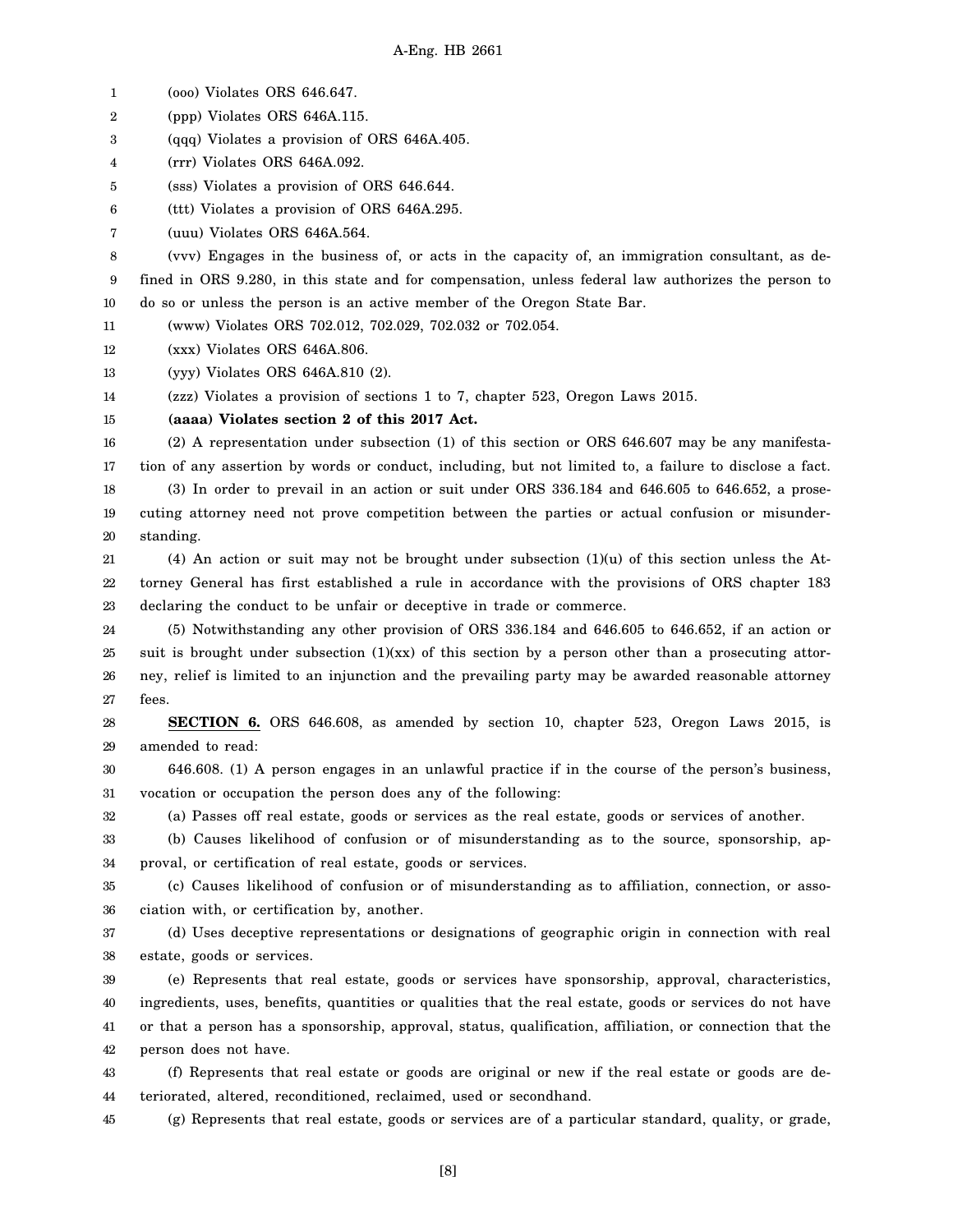1 2 or that real estate or goods are of a particular style or model, if the real estate, goods or services are of another.

3 4 (h) Disparages the real estate, goods, services, property or business of a customer or another by false or misleading representations of fact.

5 6 7 (i) Advertises real estate, goods or services with intent not to provide the real estate, goods or services as advertised, or with intent not to supply reasonably expectable public demand, unless the advertisement discloses a limitation of quantity.

8 9 (j) Makes false or misleading representations of fact concerning the reasons for, existence of, or amounts of price reductions.

10 11 (k) Makes false or misleading representations concerning credit availability or the nature of the transaction or obligation incurred.

12 13 14 (L) Makes false or misleading representations relating to commissions or other compensation to be paid in exchange for permitting real estate, goods or services to be used for model or demonstration purposes or in exchange for submitting names of potential customers.

15 16 (m) Performs service on or dismantles any goods or real estate if the owner or apparent owner of the goods or real estate does not authorize the service or dismantling.

17 18 (n) Solicits potential customers by telephone or door to door as a seller unless the person provides the information required under ORS 646.611.

19 20 21 22 23 24 (o) In a sale, rental or other disposition of real estate, goods or services, gives or offers to give a rebate or discount or otherwise pays or offers to pay value to the customer in consideration of the customer giving to the person the names of prospective purchasers, lessees, or borrowers, or otherwise aiding the person in making a sale, lease, or loan to another person, if earning the rebate, discount or other value is contingent upon an event occurring after the time the customer enters into the transaction.

25 26 (p) Makes any false or misleading statement about a prize, contest or promotion used to publicize a product, business or service.

27 28 (q) Promises to deliver real estate, goods or services within a certain period of time with intent not to deliver the real estate, goods or services as promised.

29 (r) Organizes or induces or attempts to induce membership in a pyramid club.

30 31 (s) Makes false or misleading representations of fact concerning the offering price of, or the person's cost for real estate, goods or services.

32 33 (t) Concurrent with tender or delivery of any real estate, goods or services fails to disclose any known material defect or material nonconformity.

34

(u) Engages in any other unfair or deceptive conduct in trade or commerce.

35 36 37 (v) Violates any of the provisions relating to auction sales, consignment sales, auctioneers, consignees or auction marts under ORS 698.640, whether in a commercial or noncommercial situation.

38 (w) Manufactures mercury fever thermometers.

39 40 (x) Sells or supplies mercury fever thermometers unless the thermometer is required by federal law, or is:

41 (A) Prescribed by a person licensed under ORS chapter 677; and

42 43 (B) Supplied with instructions on the careful handling of the thermometer to avoid breakage and on the proper cleanup of mercury should breakage occur.

44 45 (y) Sells a thermostat that contains mercury unless the thermostat is labeled in a manner to inform the purchaser that mercury is present in the thermostat and that the thermostat may not be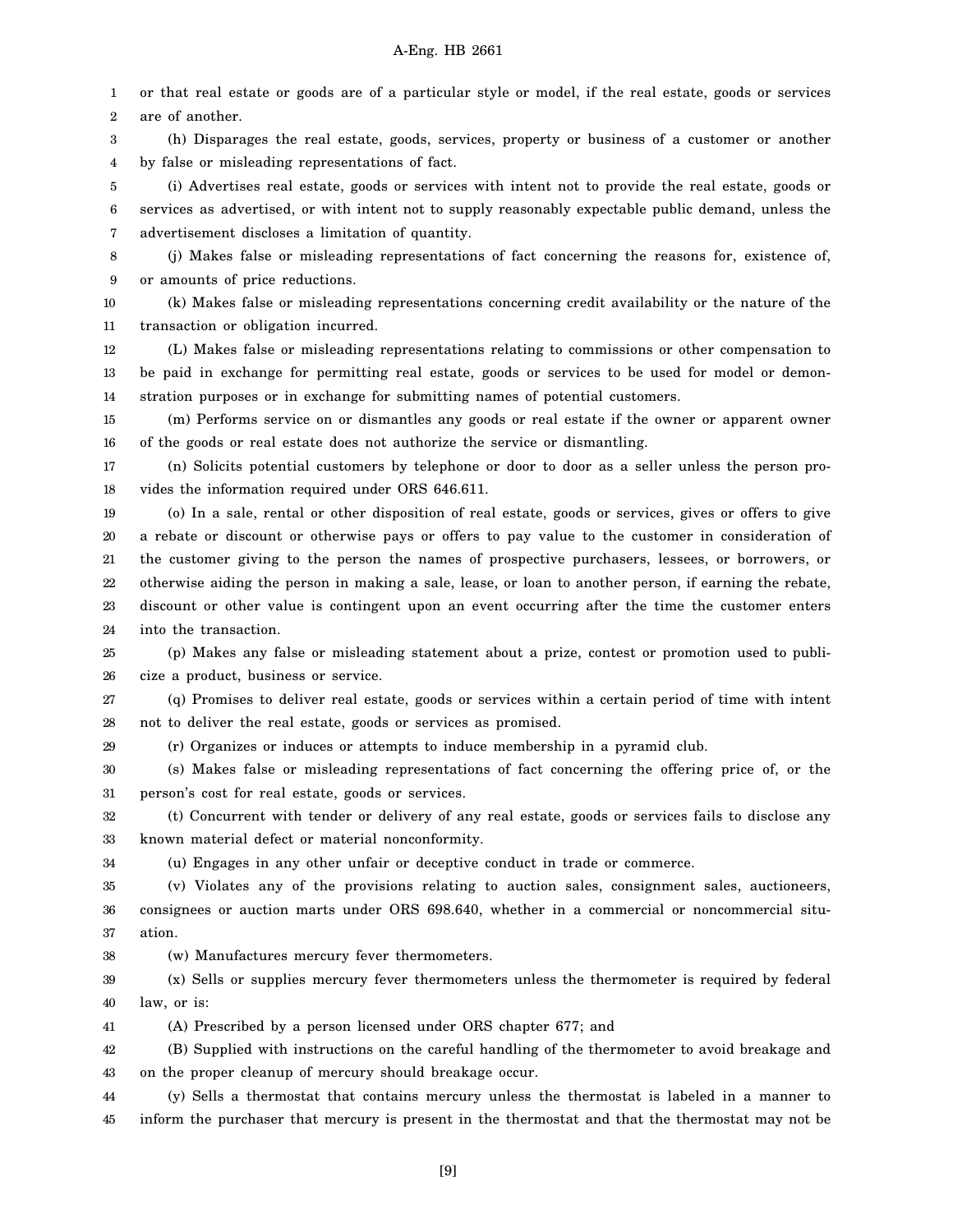| 1  | disposed of until the mercury is removed, reused, recycled or otherwise managed to ensure that the    |
|----|-------------------------------------------------------------------------------------------------------|
| 2  | mercury does not become part of the solid waste stream or wastewater. For purposes of this para-      |
| 3  | graph, "thermostat" means a device commonly used to sense and, through electrical communication       |
| 4  | with heating, cooling or ventilation equipment, control room temperature.                             |
| 5  | (z) Sells or offers for sale a motor vehicle manufactured after January 1, 2006, that contains        |
| 6  | mercury light switches.                                                                               |
| 7  | (aa) Violates the provisions of ORS 803.375, 803.385 or 815.410 to 815.430.                           |
| 8  | (bb) Violates ORS 646A.070 (1).                                                                       |
| 9  | (cc) Violates any requirement of ORS 646A.030 to 646A.040.                                            |
| 10 | (dd) Violates the provisions of ORS 128.801 to 128.898.                                               |
| 11 | (ee) Violates ORS 646.883 or 646.885.                                                                 |
| 12 | (ff) Violates ORS 646.569.                                                                            |
| 13 | (gg) Violates the provisions of ORS 646A.142.                                                         |
| 14 | (hh) Violates ORS 646A.360.                                                                           |
| 15 | (ii) Violates ORS 646.553 or 646.557 or any rule adopted pursuant thereto.                            |
| 16 | (ij) Violates ORS 646.563.                                                                            |
| 17 | (kk) Violates ORS 759.690 or any rule adopted pursuant thereto.                                       |
| 18 | (LL) Violates the provisions of ORS 759.705, 759.710 and 759.720 or any rule adopted pursuant         |
| 19 | thereto.                                                                                              |
| 20 | (mm) Violates ORS 646A.210 or 646A.214.                                                               |
| 21 | (nn) Violates any provision of ORS 646A.124 to 646A.134.                                              |
| 22 | (oo) Violates ORS 646A.095.                                                                           |
| 23 | (pp) Violates ORS 822.046.                                                                            |
| 24 | $(qq)$ Violates ORS 128.001.                                                                          |
| 25 | (rr) Violates ORS 646A.800 (2) to (4).                                                                |
| 26 | $(s)$ Violates ORS 646A.090 (2) to (4).                                                               |
| 27 | (tt) Violates ORS 87.686.                                                                             |
| 28 | (uu) Violates ORS 646A.803.                                                                           |
| 29 | (vv) Violates ORS 646A.362.                                                                           |
| 30 | (ww) Violates ORS 646A.052 or any rule adopted under ORS 646A.052 or 646A.054.                        |
| 31 | (xx) Violates ORS 180.440 (1) or 180.486 (1).                                                         |
| 32 | (yy) Commits the offense of acting as a vehicle dealer without a certificate under ORS 822.005.       |
| 33 | (zz) Violates ORS 87.007 (2) or (3).                                                                  |
| 34 | (aaa) Violates ORS 92.405 (1), (2) or (3).                                                            |
| 35 | (bbb) Engages in an unlawful practice under ORS 646.648.                                              |
| 36 | (ccc) Violates ORS 646A.365.                                                                          |
| 37 | (ddd) Violates ORS 98.854 or 98.858 or a rule adopted under ORS 98.864.                               |
| 38 | (eee) Sells a gift card in violation of ORS 646A.276.                                                 |
| 39 | (fff) Violates ORS 646A.102, 646A.106 or 646A.108.                                                    |
| 40 | (ggg) Violates ORS $646A.430$ to $646A.450$ .                                                         |
| 41 | (hhh) Violates a provision of ORS 744.318 to 744.384.                                                 |
| 42 | (iii) Violates a provision of ORS 646A.702 to 646A.720.                                               |
| 43 | (ijj) Violates ORS 646A.530 30 or more days after a recall notice, warning or declaration de-         |
| 44 | scribed in ORS 646A.530 is issued for the children's product, as defined in ORS 646A.525, that is the |
| 45 | subject of the violation.                                                                             |